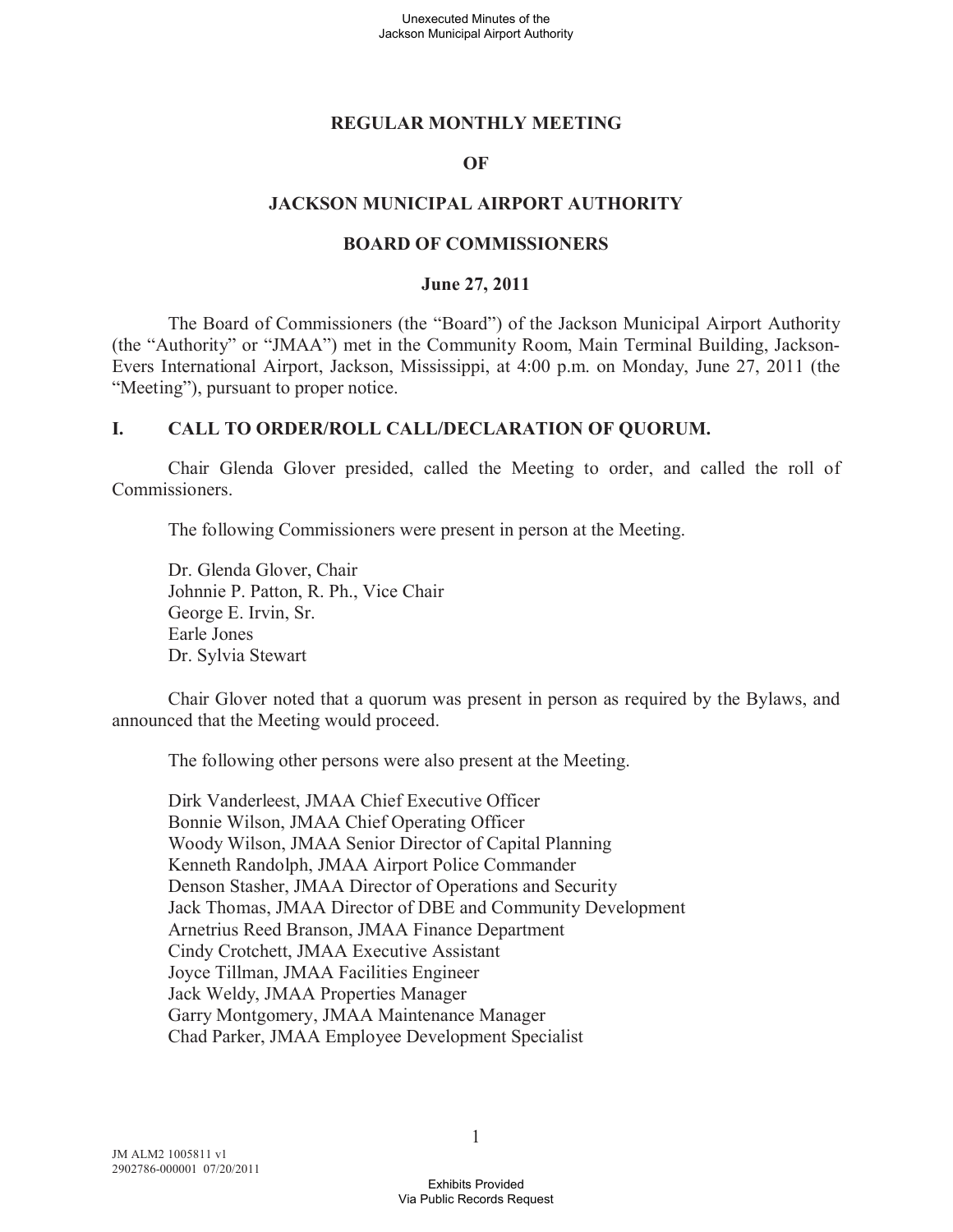Reginal Smith, JMAA Certified Police Officer Jeff Wagner, Baker Donelson Bearman Caldwell & Berkowitz Alex Martin, Baker Donelson Bearman Caldwell & Berkowitz

# **II. APPROVAL AND EXECUTION OF MINUTES.**

# **A. Special Quarterly Meeting of the Board of Commissioners, May 23, 2011.**

# **B. Regular Meeting of the Board of Commissioners, May 23, 2011.**

# **C. Regular Work Session of the Board of Commissioners, June 23, 2011.**

After discussion, upon motion duly made by Commissioner Stewart, seconded by Commissioner Patton, and unanimously approved by the affirmative votes of all Commissioners present, the minutes described above were approved as presented and directed to be filed in the appropriate minute book and records of the Authority.

## **III. PUBLIC COMMENTS.**

None.

# **IV. REPORTS.**

# **A. Chief Executive Officer.**

- 1. Airport Project Manager Summary, Period Ending May 31, 2011.
- 2. Airport Activity Statistics Report, Period Ending May 31, 2011.

Mr. Vanderleest directed the Board's attention to the Airport Project Manager Summary and the Airport Activity Statistics Report as found in the packet distributed to the Board prior to the Meeting (the "Packet"), and discussed these reports with the Board. A copy of the Packet is attached as an exhibit to the minutes of the Meeting.

- 3. Employee and Organizational Recognitions.
	- a. Employee of the Month, June 2011: Reginal Smith, Certified Police Officer, Department of Public Safety.

Mr. Vanderleest recognized and commended Officer Smith for being named Employee of the Month for June 2011.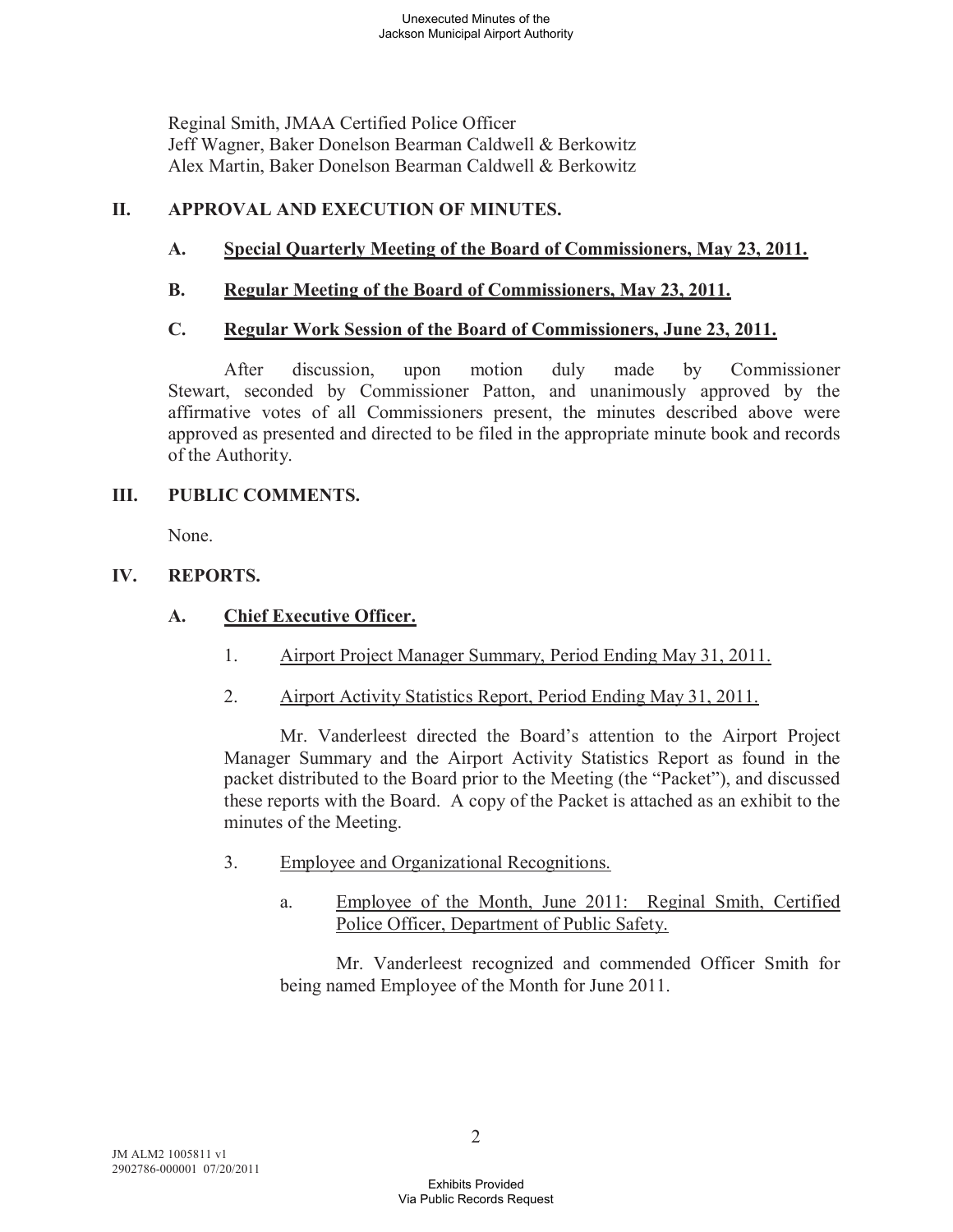- 4. Professional Recognitions.
	- a. Gold Sponsor Award, Jackson Branch NAACP.

Mr. Vanderleest said that the Authority had been named a Gold Sponsor by the Jackson Branch of the NAACP.

b. 2011 Best Places to Work in Mississippi: Mississippi Business Journal.

Mr. Vanderleest said that the Authority had been named one of the 2011 Best Places to Work in Mississippi by the Mississippi Business Journal.

### **B. Attorney.**

Mr. Wagner said the attorneys had nothing to report at this time.

# **V. ACTION ITEMS.**

## **A. Financial Matters.**

- 1. Financial Reports for May 2011.
	- a. Balance Sheet: Accept.
	- b. Income Statement: Accept.
	- c. Claims Docket for May 2011: Approve.

Mr. Vanderleest directed the Board's attention to the above referenced financial reports for May 2011 and the Claims Docket for May 2011, all of which were included in the Packet.

After discussion, upon motion duly made by Commissioner Irvin, seconded by Commissioner Stewart, and unanimously approved by the affirmative votes of all Commissioners present, the Board adopted the following resolution.

## **RESOLUTION ACCEPTING FINANCIAL REPORTS FOR MAY 2011 AND APPROVING AND AUTHORIZING PAYMENT OF CLAIMS DOCKET FOR MAY 2011**

**WHEREAS**, the Board of Commissioners (the "Board") of the Jackson Municipal Airport Authority (the "Authority") has reviewed and considered (i) certain financial statements for the Authority for the month and period ending May 31, 2011 (the "Financial Reports"), and (ii) the Claims Docket of the Authority for the month of May 2011 (the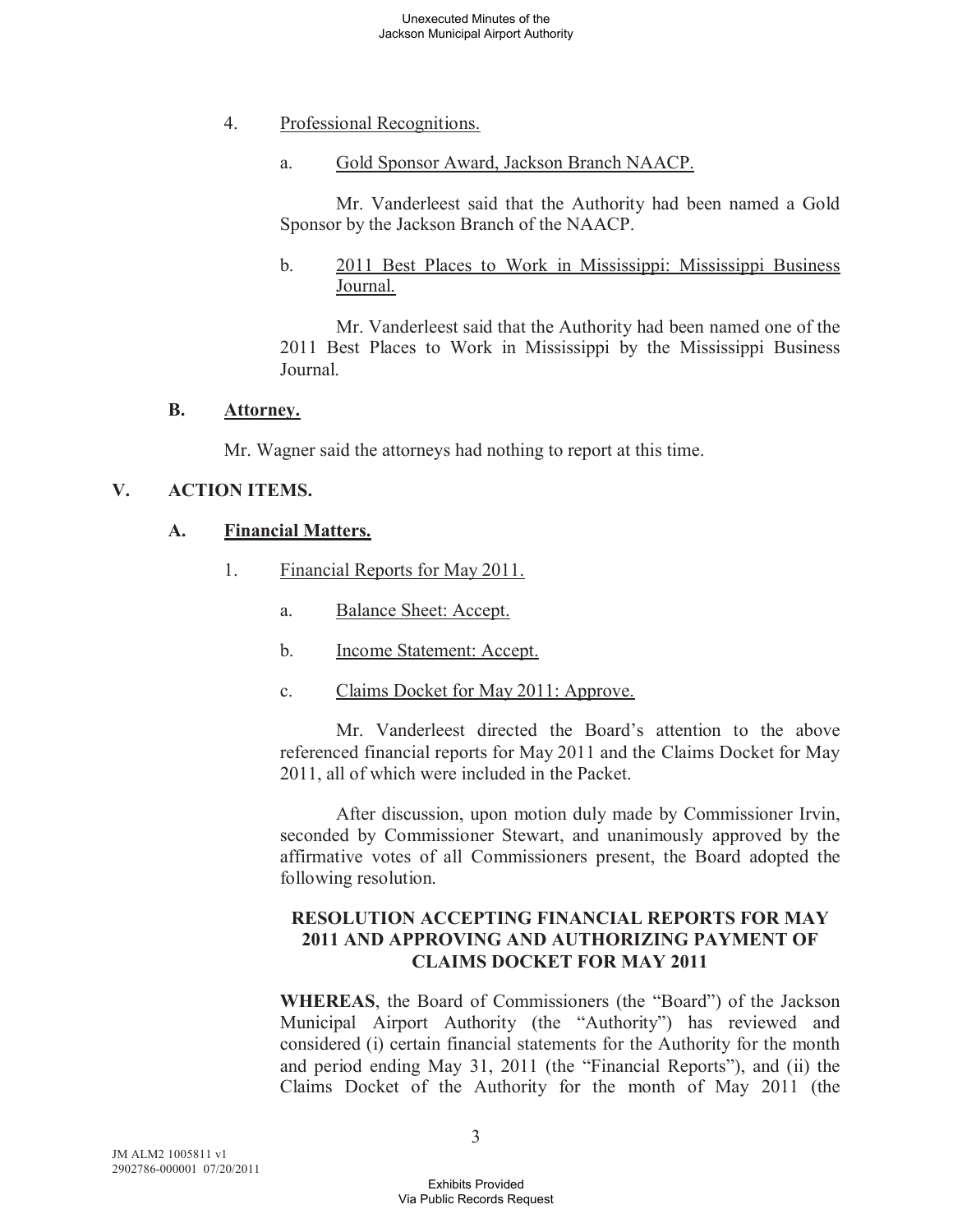"Claims"), both the Financial Reports and the Claims being (i) included in the packet distributed to the Board prior to the June 27, 2011, Regular Monthly Meeting of the Board, and (ii) incorporated herein by reference;

**NOW, THEREFORE, BE IT RESOLVED**, the Board hereby (i) accepts the Financial Reports and (ii) approves and authorizes payment of the Claims in the total amount of \$3,507,401.81.

## **B. Service Agreements.**

- 1. JMAA Project No. 015-11, Feasibility Study for a Consolidated Rental Car Quick Turnaround Service Facility, JEIA: Authorize Professional Services Agreement.
- 2. Colgan Air, Inc. Airport Use Permit, JEIA: Authorize Agreement.

Mr. Vanderleest directed the Board's attention to the memoranda in the Packet which described these matters, and discussed these matters with the Board. Mr. Vanderleest said that there had been no changes in these matters since their discussion at the Work Session of the Board on June 23, 2011.

After discussion, upon motion duly made by Commissioner Irvin, seconded by Commissioner Stewart, and unanimously approved by the affirmative votes of all Commissioners present, the Board adopted the following resolution.

# **RESOLUTION APPROVING AND AUTHORIZING CERTAIN ACTIONS WITH RESPECT TO CERTAIN SERVICE AGREEMENTS**

**WHEREAS**, the staff of the Jackson Municipal Airport Authority (the "Authority") has recommended that the Board of Commissioners of the Authority (the "Board") approve and authorize certain actions with respect to certain service agreements identified below, all as more particularly described in certain memoranda (i) included in the packet distributed to the Board prior to the June 27, 2011, Regular Monthly Meeting of the Board, and (ii) incorporated herein by reference (separately, each a "Memorandum;" collectively, the "Memoranda"); and

**WHEREAS**, the Board has reviewed the Memoranda and considered the recommendations therein by the staff of the Authority;

**NOW, THEREFORE, BE IT RESOLVED**, the Board hereby determines that it would be in the best interests of and in furtherance of the duties and responsibilities of the Authority to, and the Board hereby does, take the following actions: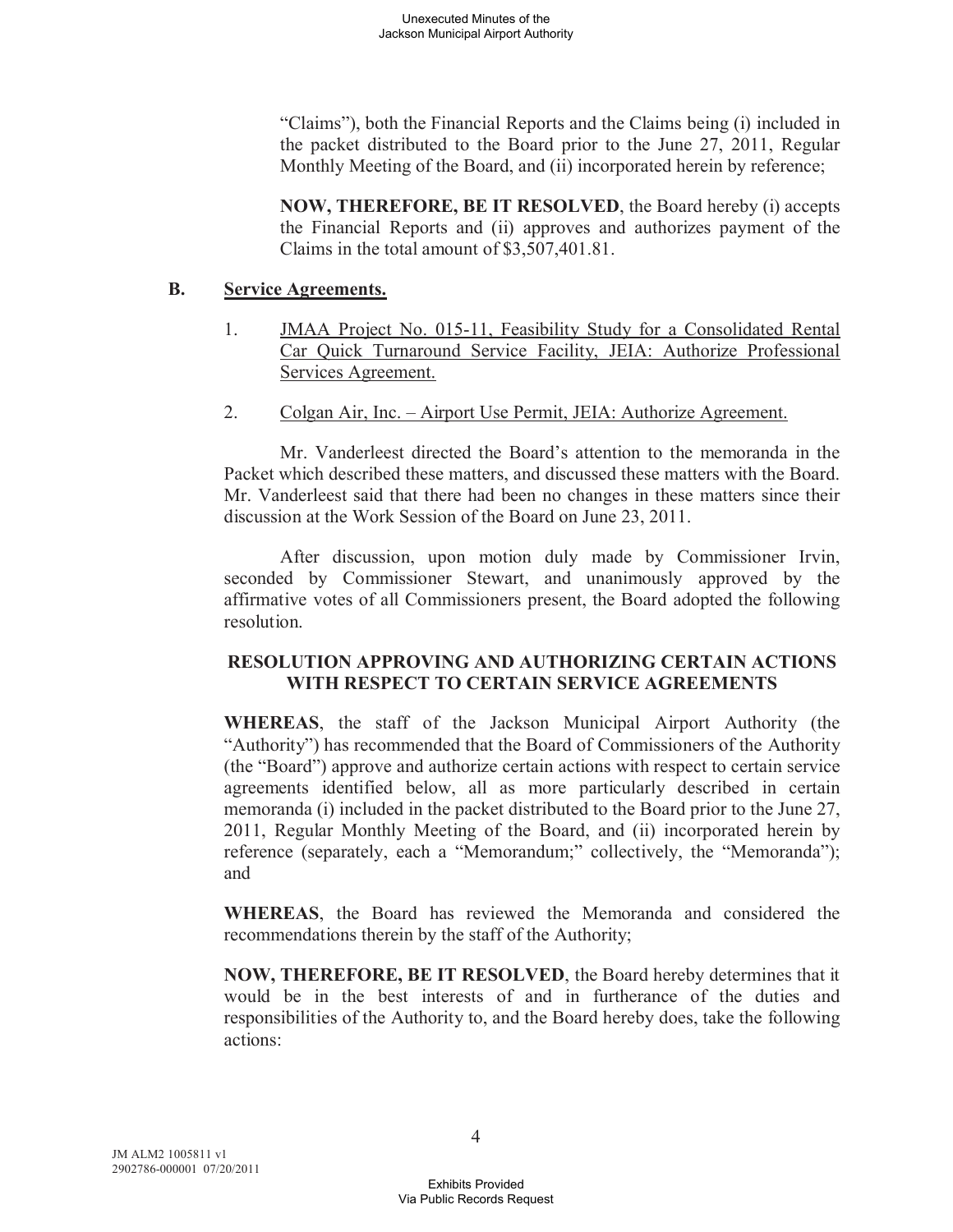- 1. The Board approves and authorizes negotiation and execution of a professional services agreement with Ricondo & Associates, Inc. to determine the physical and financial feasibility of developing a Quick Turnaround Facility on South Hangar Drive at Jackson-Evers International Airport (JMAA Project No. 015-11) (the "Ricondo Agreement"), said Ricondo Agreement to be in such form and to contain such terms and conditions consistent with the Memorandum dated May 31, 2011, which describes this matter, as may be deemed appropriate by the Chief Executive Officer of the Authority, as evidenced by his execution thereof.
- 2. The Board approves and authorizes negotiation and execution of a standard Airport Use Permit and Agreement (the "Permit") to allow Colgan Air, Inc., a wholly owned subsidiary of Pinnacle Airlines Corp. ("Colgan"), to provide commercial passenger service at Jackson-Evers International Airport under the names Continental Connection, United Express and US Airways Express (the "Services"), said Permit to be in such form and to contain such terms and conditions consistent with the Memorandum dated June 15, 2011, which describes this matter, as may be deemed appropriate by the Chief Executive Officer of the Authority, as evidenced by his execution thereof.

# **C. Construction Projects.**

- 1. Johnson Controls, Chiller Repair, JEIA: Authorize Agreement.
- 2. JMAA Project No. 005-09, Storm Water Improvements, JEIA: Authorize Advertisement for Bids.
- 3. JMAA Project No. 017-11, Airfield Markings, JEIA: Authorize Advertisement for Bids.
- 4. JMAA Project No. 016-11, Tree Removal, JEIA: Authorize Advertisement for Bids.

Mr. Vanderleest directed the Board's attention to the memoranda in the Packet which described these matters, and discussed these matters with the Board. Mr. Vanderleest said that there had been no changes in these matters since their discussion at the Work Session of the Board on June 23, 2011.

After discussion, upon motion duly made by Commissioner Stewart, seconded by Commissioner Patton, and unanimously approved by the affirmative votes of all Commissioners present, the Board adopted the following resolution.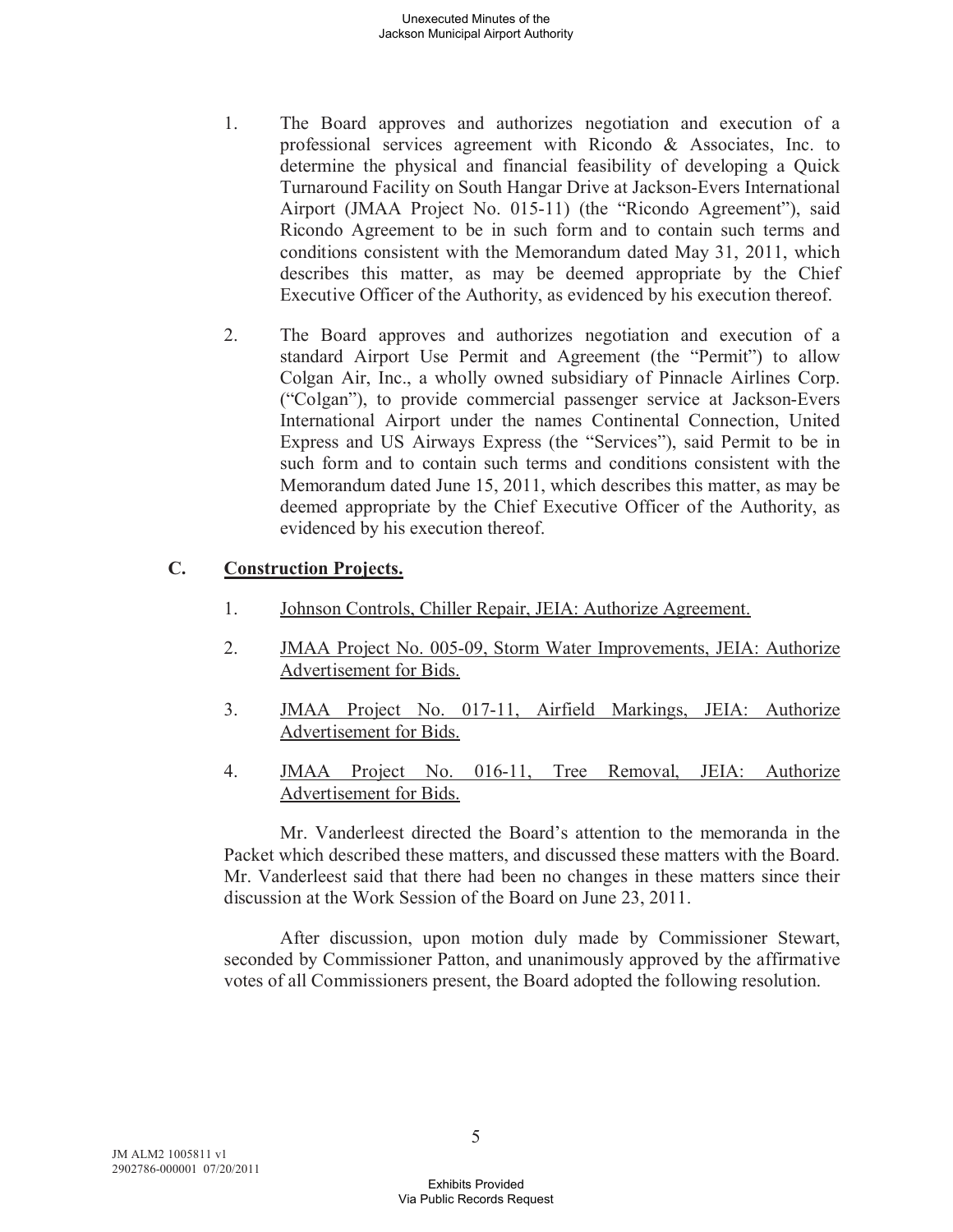# **RESOLUTION APPROVING AND AUTHORIZING CERTAIN ACTIONS WITH RESPECT TO CERTAIN CONSTRUCTION PROJECTS**

**WHEREAS**, the staff of the Jackson Municipal Airport Authority (the "Authority") has recommended that the Board of Commissioners (the "Board") of the Authority approve and authorize certain actions with respect to certain construction projects identified below, all as more particularly described in certain memoranda (i) included in the packet distributed to the Board prior to the June 27, 2011, Regular Monthly Meeting of the Board, and (ii) incorporated herein by reference (separately, each a "Memorandum;" collectively, the "Memoranda"); and

**WHEREAS**, the Board has reviewed the Memoranda and considered the recommendations therein by the staff of the Authority;

**NOW, THEREFORE, BE IT RESOLVED**, the Board hereby determines that it would be in the best interests of and in furtherance of the duties and responsibilities of the Authority to, and the Board hereby does, take the following actions:

- 1. The Board approves and authorizes negotiation and execution of an agreement with Johnson Controls for repair of a York chiller, an integral part of the HVAC system at Jackson-Evers International Airport (the "Johnson Controls Agreement"), said Johnson Controls Agreement to be in such form and to contain such terms and conditions consistent with the Memorandum dated June 16, 2011, which describes this matter, as may be deemed appropriate by the Chief Executive Officer of the Authority, as evidenced by his execution thereof.
- 2. The Board approves and authorizes (i) preparation and filing of an application for an Airport Improvement Program grant to fund all or a portion of the costs of repair and/or replacement of the existing storm water system at Jackson-Evers International Airport (JMAA Project No. 005-09) (the "Storm Water Project"); (ii) publication of an advertisement for bids for construction of the Storm Water Project; and (iii) acceptance of the proposed budget for the Storm Water Project, all as more particularly described in the Memorandum dated June 14, 2011, relating to this matter.
- 3. The Board approves and authorizes publication of an advertisement for bids for repainting of all taxiway striping and other surface guidance markings on the airfield at Jackson-Evers International Airport (JMAA Project No. 017-11), as more particularly described in the Memorandum dated June 6, 2011, relating to this matter.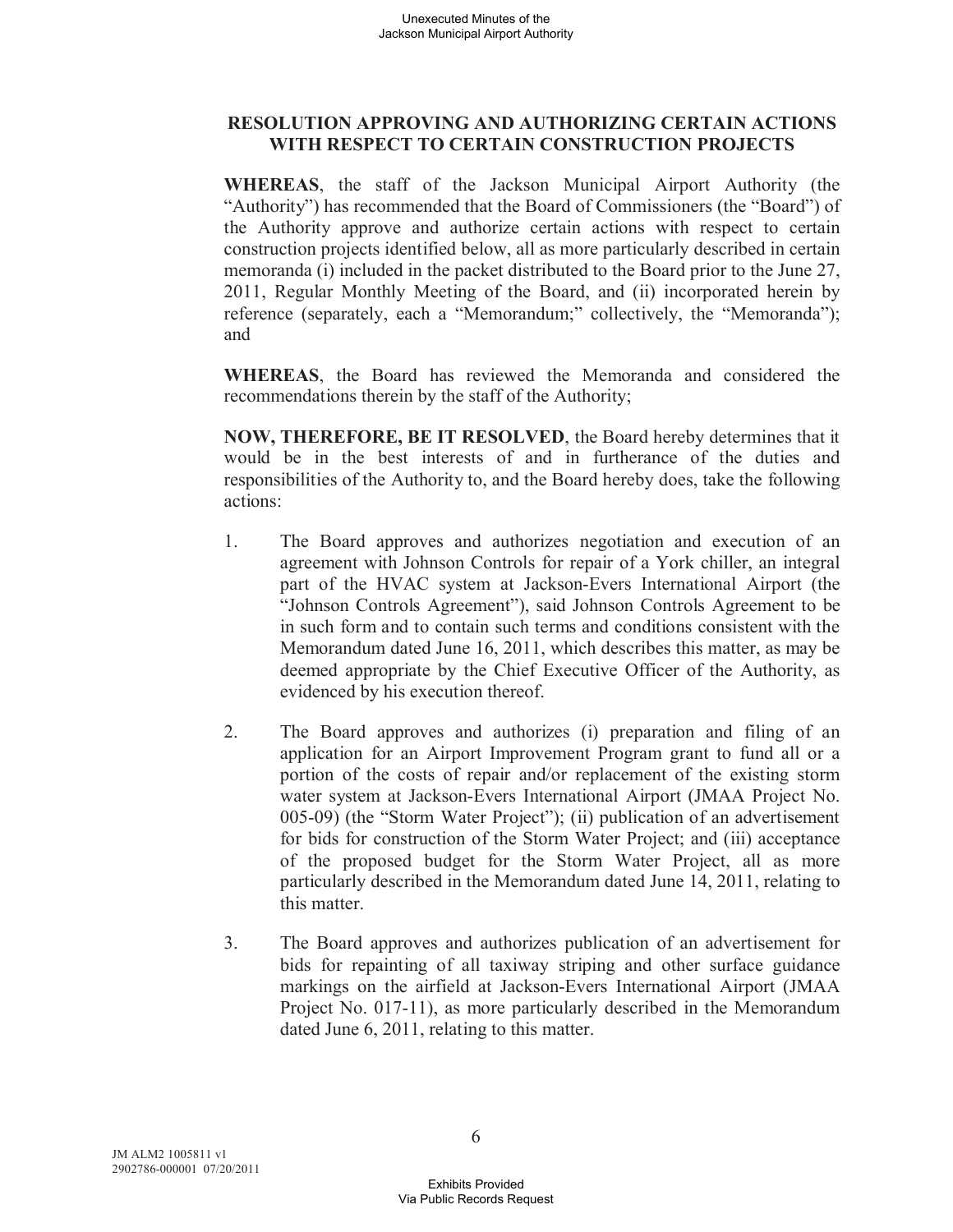4. The Board approves and authorizes (i) publication of an advertisement for bids for removal of a certain tract of trees located within the Air Operations Area of Jackson-Evers International Airport (JMAA Project No. 016-11) (the "Tree Removal Project"); and (ii) negotiation of an agreement with Upton Forestry to provide consulting services in connection with the Tree Removal Project (the "Upton Agreement"), the final form of the Upton Agreement to be subject to approval by the Board prior to execution, all as more particularly described in the Memorandum dated June 15, 2011, relating to this matter.

### **D. Procurements.**

No action or discussion took place at the Meeting regarding procurements.

#### **E. Grants.**

No action or discussion took place at the Meeting regarding grants.

#### **F. Other Matters.**

1. JMAA Uncollectible Accounts Receivable.

Mr. Vanderleest directed the Board's attention to the memorandum in the Packet which described this matter, and discussed this matter with the Board.

After discussion, upon motion duly made by Commissioner Stewart, seconded by Commissioner Irvin, and unanimously approved by the affirmative votes of all Commissioners present, the Board adopted the following resolution.

## **RESOLUTION APPROVING AND AUTHORIZING WRITE-OFF OF UNCOLLECTIBLE ACCOUNTS RECEIVABLE**

**WHEREAS**, the staff of the Jackson Municipal Airport Authority (the "Authority") has advised the Board of Commissioners (the "Board") of the Authority that the Authority's auditors, Breazeale, Saunders & O'Neil, LTD ("BSO"), have recommended that the Authority write-off certain uncollectible accounts receivable totaling \$10,067.95 (the "Uncollectible Accounts") from the Authority's financial statements for the period ending June 30, 2011, said Uncollectible Accounts being described in that certain memorandum dated June 13, 2011, which is (i) included in the packet distributed to the Board prior to the June 27, 2011, Regular Monthly Meeting of the Board, and (ii) incorporated herein by reference (the "Memorandum"); and

**WHEREAS**, the Board has reviewed the Memorandum and considered the recommendation therein by the staff of the Authority and BSO;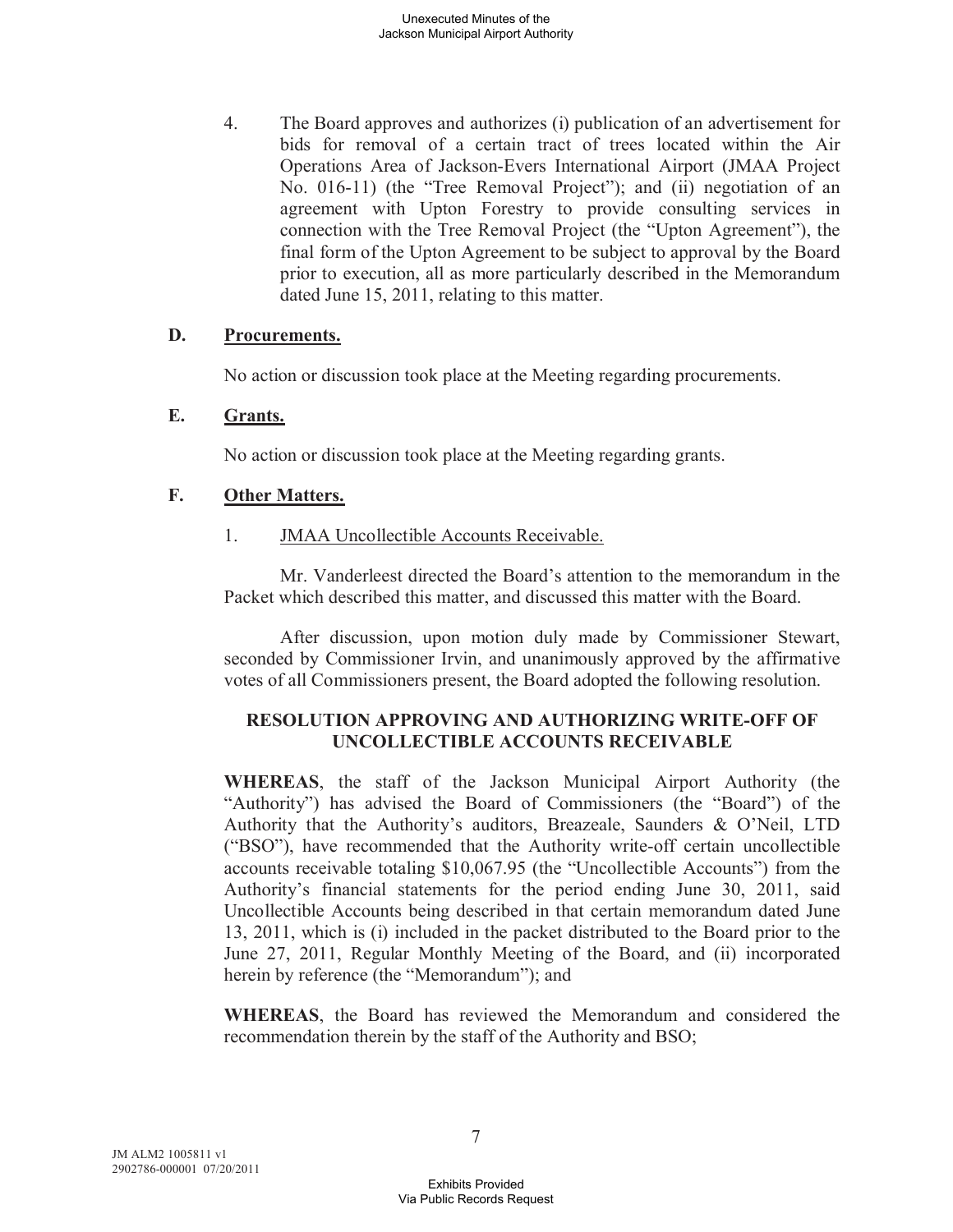**NOW, THEREFORE, BE IT RESOLVED**, the Board hereby determines that it would be in the best interests of and in furtherance of the duties and responsibilities of the Authority to, and the Board hereby does, approve and authorize the write-off of the Uncollectible Accounts from the Authority's financial statements for the period ending June 30, 2011, in the amount of \$10,067.95.

### 2. Sale of Surplus Equipment.

Mr. Vanderleest directed the Board's attention to the memorandum in the Packet which described this matter, and discussed this matter with the Board.

After discussion, upon motion duly made by Commissioner Stewart, seconded by Commissioner Patton, and unanimously approved by the affirmative votes of all Commissioners present, the Board adopted the following resolution.

## **RESOLUTION DECLARING CERTAIN EQUIPMENT AS SURPLUS AND AUTHORIZING TRANSFER TO THE CITIES OF MABEN AND SMITHVILLE, MISSISSIPPI**

**WHEREAS**, the staff of the Jackson Municipal Airport Authority (the "Authority") has compiled a list of mobile radios and other equipment items that are no longer needed by the Authority for the conduct of its business (the "Surplus Property"), said list of Surplus Property being described in that certain memorandum dated June 9, 2011, which is (i) included in the packet distributed to the Board prior to the June 27, 2011, Regular Monthly Meeting of the Board, and (ii) incorporated herein by reference (the "Memorandum"); and

**WHEREAS**, the staff of the Authority has (i) advised the Board of Commissioners (the "Board") of the Authority that the Surplus Property is no longer needed by the Authority for the conduct of its business and should be declared surplus and has further advised the Board that the Cities of Maben and Smithville, Mississippi (the "Cities") have expressed a need for the Surplus Property and a willingness to pay a nominal amount to the Authority for said Surplus Property, as set out in the Memorandum; and

**WHEREAS**, the Board has reviewed the Memorandum and considered said recommendation by the staff of the Authority;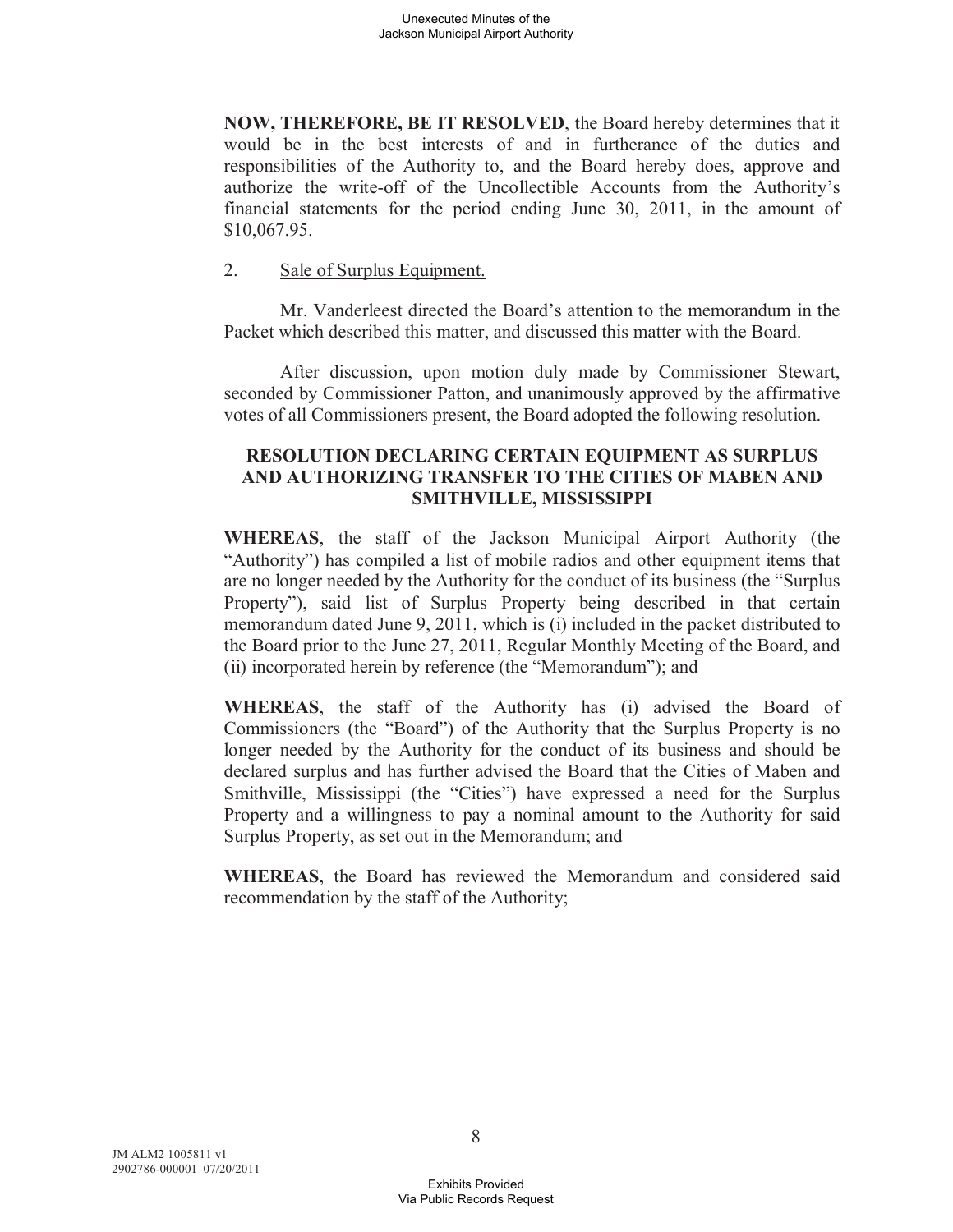**NOW, THEREFORE, BE IT RESOLVED,** the Board hereby finds and determines that (i) the Surplus Property is surplus and no longer needed for Authority purposes and is not to be used in the Authority's operations; (ii) the Cities have expressed a need and use for the Surplus Property, as set out in the Memorandum; and (iii) the sale of the Surplus Property to the Cities for a nominal amount will promote and foster the development and improvement of the Authority, the community in which it is located, and the Cities, and the civic, social, educational, cultural, moral, economic or industrial welfare thereof; and

**RESOLVED, FURTHER,** the Board hereby approves and authorizes the sale of the Surplus Property to the Cities for \$1.00 each, subject to proper documentation in accordance with applicable law.

### 3. Disposal of Lost or Abandoned Property Items.

Mr. Vanderleest directed the Board's attention to the memorandum in the Packet which described this matter, and discussed this matter with the Board.

After discussion, upon motion duly made by Commissioner Irvin, seconded by Commissioner Stewart, and unanimously approved by the affirmative votes of all Commissioners present, the Board adopted the following resolution.

### **RESOLUTION APPROVING AND AUTHORIZING DISPOSAL OF LOST OR ABANDONED PROPERTY**

**WHEREAS**, the staff of the Jackson Municipal Airport Authority (the "Authority") has recommended, in accordance with the Authority's Lost or Abandoned Property Policy, that the Board of Commissioners (the "Board") of the Authority approve and authorize disposal of certain lost or abandoned items found at Jackson-Evers International Airport (the "Abandoned Property"), as more particularly described in that certain memorandum dated June 9, 2011, which is (i) included in the packet distributed to the Board prior to the June 27, 2011, Regular Monthly Meeting of the Board, and (ii) incorporated herein by reference (the "Memorandum"); and

**WHEREAS**, the Board has reviewed the Memorandum and considered said recommendation by the staff of the Authority;

**NOW, THEREFORE, BE IT RESOLVED**, the Board hereby determines that it would be in the best interests of and in furtherance of the duties and responsibilities of the Authority to, and the Board hereby does, approve and authorize donation of the Abandoned Property to the Salvation Army in accordance with the Authority's Lost or Abandoned Property Policy.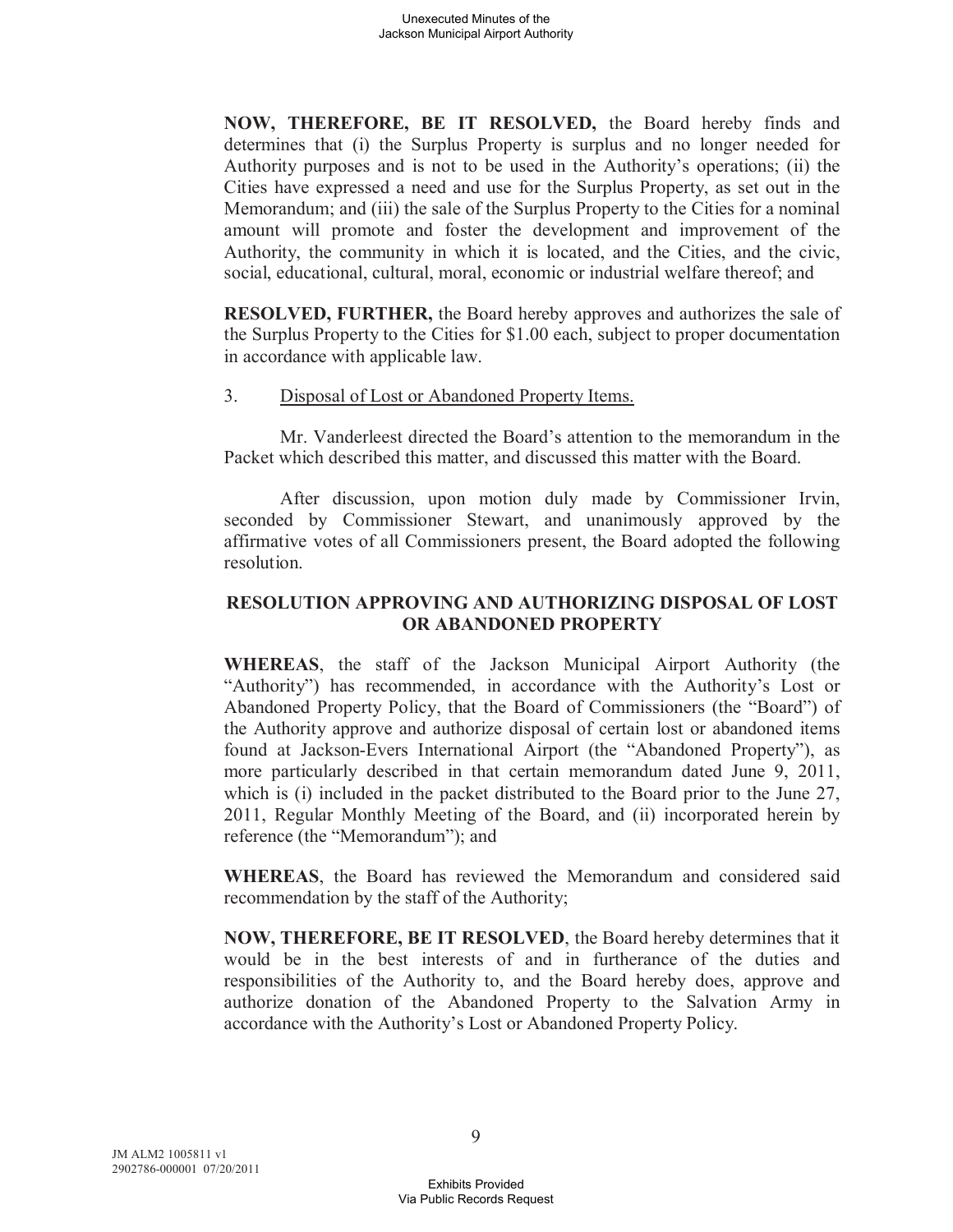4. Agreement with Mississippi Forestry Commission, JEIA: Authorize Agreement.

Mr. Vanderleest distributed to the Board a memorandum which described this matter, and discussed this matter with the Board.

After discussion, upon motion duly made by Commissioner Patton, seconded by Commissioner Irvin, and unanimously approved by the affirmative votes of all Commissioners present, the Board adopted the following resolution.

## **RESOLUTION APPROVING AND AUTHORIZING AGREEMENT WITH THE MISSISSIPPI FORESTRY COMMISSION FOR ERADICATION OF COGONGRASS AT JACKSON-EVERS INTERNATIONAL AIRPORT**

**WHEREAS**, the staff of the Jackson Municipal Airport Authority (the "Authority") has recommended that the Board of Commissioners (the "Board") of the Authority approve and authorize negotiation and execution of an agreement (the "Forestry Commission Agreement") with the Mississippi Forestry Commission (the "Forestry Commission") to allow the Forestry Commission access to property at Jackson-Evers International Airport ("JEIA") for the purpose of applying herbicides to eradicate Cogongrass, an invasive plant species found on the property (the "Services"), as more particularly described in that certain memorandum dated June 24, 2011, which (i) was distributed to the Board during the June 27, 2011, Regular Monthly Meeting of the Board, and (ii) is incorporated herein by reference (the "Memorandum"); and

**WHEREAS**, the staff of the Authority has advised the Board that the Forestry Commission will perform the Services at no cost to the Authority; and

**WHEREAS**, the Board has reviewed the Memorandum and considered said recommendations by the staff of the Authority;

**NOW, THEREFORE, BE IT RESOLVED**, the Board hereby determines that it would be in the best interests of and in furtherance of the duties and responsibilities of the Authority to, and the Board hereby does, approve and authorize negotiation and execution of the Forestry Commission Agreement with the Forestry Commission to perform the Services, said Forestry Commission Agreement to be in such form and to contain such terms and conditions consistent with the Memorandum, as may be deemed appropriate by the Chief Executive Officer of the Authority, as evidenced by his execution thereof.

# **VI. DISCUSSION: STRATEGIC INITIATIVES.**

Mr. Vanderleest presented a video to the Board regarding the proposed Jackson Medical Corridor proposed to run from the University Medical Center along Woodrow Wilson Boulevard to Hawkins Field. At the conclusion of the video, Mr. Vanderleest stated that no action was being requested at this time, but that due to the opportunity presented for the development of